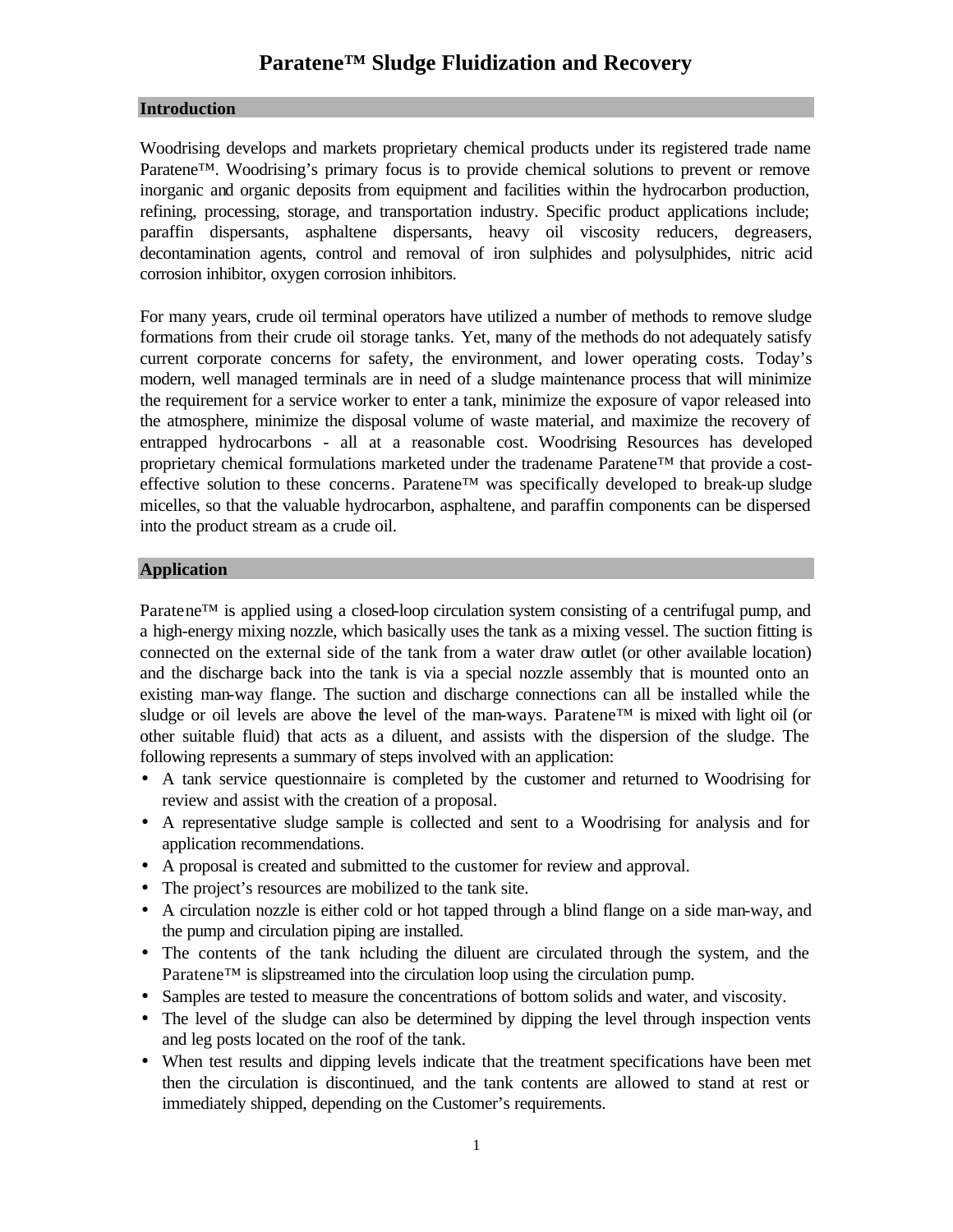#### **Sludge Testing**

#### **What is Sludge**

Sludge is a general term used to describe the residual deposits found at the bottom of tanks and other storage vessels. Sludge found in crude oil storage tanks is typically made up of hydrocarbons, asphaltenes, paraffins, water, and inorganic solids such as sand, iron sulphides and iron oxides. An analysis of crude oil sludge shows that greater than 90% of the sludge material is composed of the valuable paraffin, asphaltene, and hydrocarbon. Sludge forms when a crude oil's properties are changed due to changes in external conditions. Cooling below the cloud point, evaporation of light ends, mixing with incompatible materials, and the introduction of water to form emulsions, make up the most common causes for sludge formation. The precipitate that forms is an agglomeration of micelles enriched in the second phase materials - waxes, water, solids, and asphaltenes. In the course of evaluating sludge from around the world, we have assembled a compositional profile for sludge originating from crude oil. The physical properties for this sludge profile are given in the table below:

| Wax                       | $10 - 40\%$        |
|---------------------------|--------------------|
| <b>Asphaltenes</b>        | $1 - 10\%$         |
| Water                     | $0 - 10\%$         |
| <b>Inorganic solids</b>   | $0 - 5\%$          |
| <b>Light Hydrocarbons</b> | $40 - 80\%$        |
| <b>Viscosity</b>          | $60 - 5000$<br>cP  |
| <b>Cloud Point</b>        | $35 - 45^{\circ}C$ |
| <b>Pour Point</b>         | $30-80$ °C         |

#### **Characterization of Sludge**

An analysis to determine the composition of sludge is an important first step in determining the most efficient means to removing it. The analysis may consist of the following steps:

- $\Box$  Wax, asphaltene and residue determination
- $\Box$  Water content
- $\Box$  Viscosity profile (including cloud point and pour point)

#### **Wax, Asphaltene and Residue Determination**

This method of determining the composition of a deposit depends on the relative solubility differences of the components to be determined. The method uses boiling isopropanol to separate light hydrocarbons such as short chain hydrocarbons, cyclic hydrocarbons and aromatic hydrocarbons as well as the waxes from the high molecular weight asphaltenes and the other residues. Waxes are hydrocarbons with a chain length longer than  $C_{12}-C_{14}$  and potentially as long as  $C_{60}$ . Waxes are typically soluble in low surface tension solvents such as pentane or hexane but not in high surface tension solvents such as water or methanol. However, at higher temperatures waxes can be induced to form a solution with isopropanol, separating them from the asphaltenes and residues. Waxes are not soluble in isopropanol at lower temperatures and thus can be separated from the lighter materials by precipitation.

Asphaltenes are large complex aromatic molecules. Residues are those materials that are not soluble in most organic solvents and typically include inorganic solids (such as iron oxide, iron sulphides and sand), sulphur, coal and coke. The asphaltenes can be extracted from the residues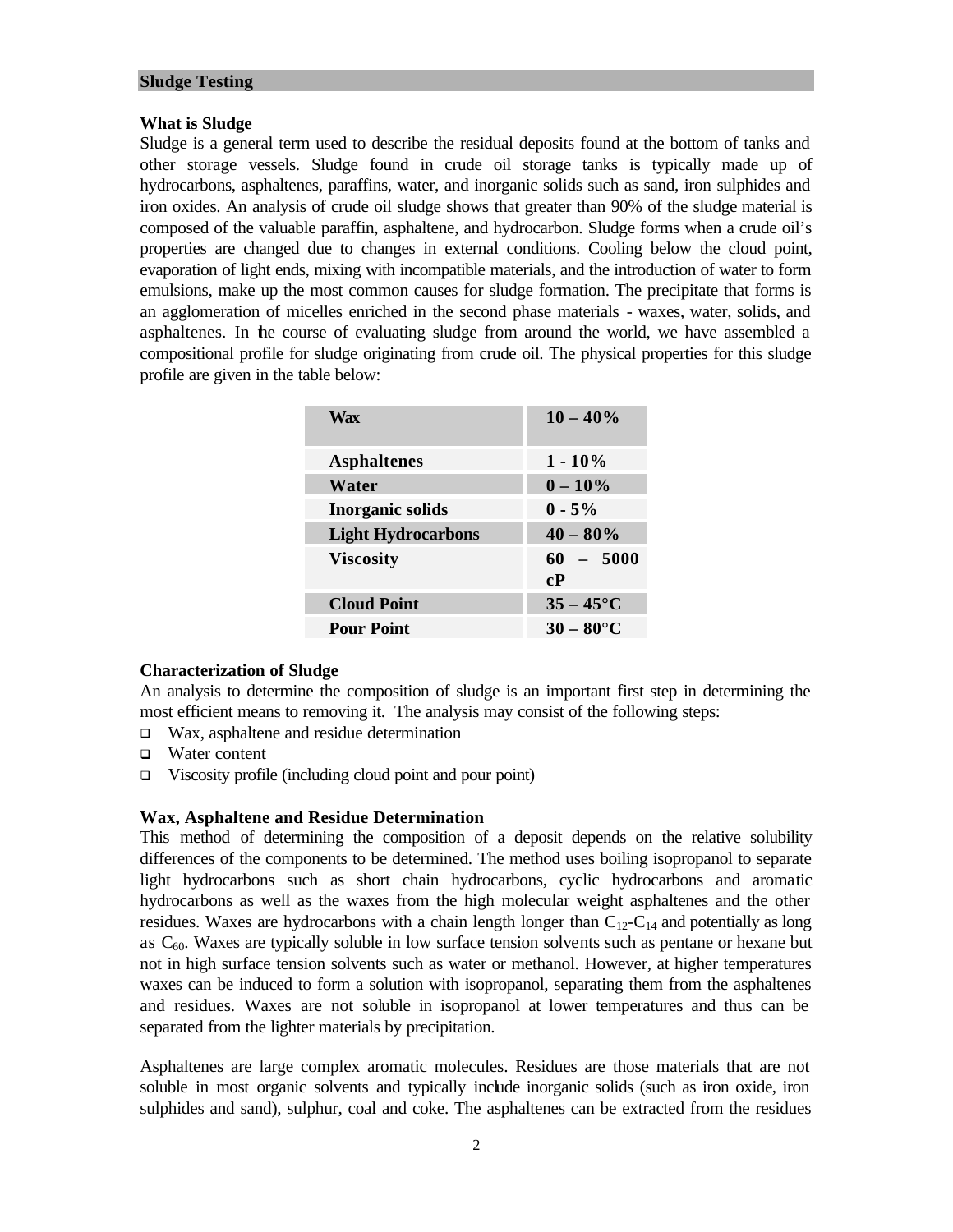using a solvent such as chloroform or toluene.

# **Water Content**

The amount of water tied up in sludge is often not easy to determine by conventional means. The typical method – using a centrifuge to separate the water will often give inaccurate values due the hang up of the water in the extremely high viscosity of the sludge. Several methods can be used to overcome this problem. The first is analysis of the sludge using a Dean Stark extraction. The second uses a Karl Fischer titration, and finally, water can be determined by centrifuging a sample that has been diluted as much as ten to one with a suitable solvent such as xylene or toluene.

# **Viscosity Profile**

The viscosity profile of sludge is a way of describing how the viscosity of the sludge varies with temperature. The viscosity of most liquids will increase with decreasing temperature. In the case of a pure substance the change of viscosity with temperature can be described by the empirical formula:

 $\mu = Ae^{B/T}$  (Where A and B can be determined by plotting log of viscosity (log  $\mu$ ) versus 1/T).

Unfortunately, hydrocarbon sludge is not a pure substance. As the solution cools, a second solid phase will precipitate from the liquid. At this point, the rate of change of the viscosity with temperature ( $\delta u/\delta T$ ) will change to reflect the presence of the solid phase.

When a second phase is present the viscosity of the solution is proportional to the volume fraction of the second phase. This reflects the growth of the wax crystals or the agglomeration of asphaltenes as the sample cools. Growing crystals will give an increasing viscosity as the volume occupied by the crystals increases.

The final component to sludge viscosity is the interaction of the particles in the sludge with each other. Waxes present in crude oil come in two varieties. The first is called macro-crystalline wax is composed of paraffinic hydrocarbons (C16-C36) and the second called microcrystalline wax is composed of naphthenic hydrocarbons  $(C30 - C60)$ . Either type of wax molecule will form crystals on cooling that will interact with each other. This interaction leads to thixotropy. That is the solution's response to shear rate is non-Newtonian. A Newtonian fluid has a linear response to shear rate; the viscosity remains the same at all shear rates. A thixotropic fluid has a lower viscosity at higher shear rates, and a high viscosity at low shear rates. Thus, the fluid could be said to be shear thinning. Measurements using a variable shear rate viscometer are necessary to determine if sludge is sensitive to shear.

#### **Wax Dispersants – Mechanisms of Action for Paratene™ S620**

The viscosity of a mixture is often due to the presence of an internal phase. The interaction particles such as wax crystals or water droplets (in the case of an emulsion) are generally accepted to be the source of the viscosity of such systems. In the case where waxes form the internal phase, smaller particles will interact to form an interconnecting matrix, entrapping other materials such as water and inorganic solids. The combination of the matrix effect and the



Figure 0 Wax Crystal with Dispersant molecule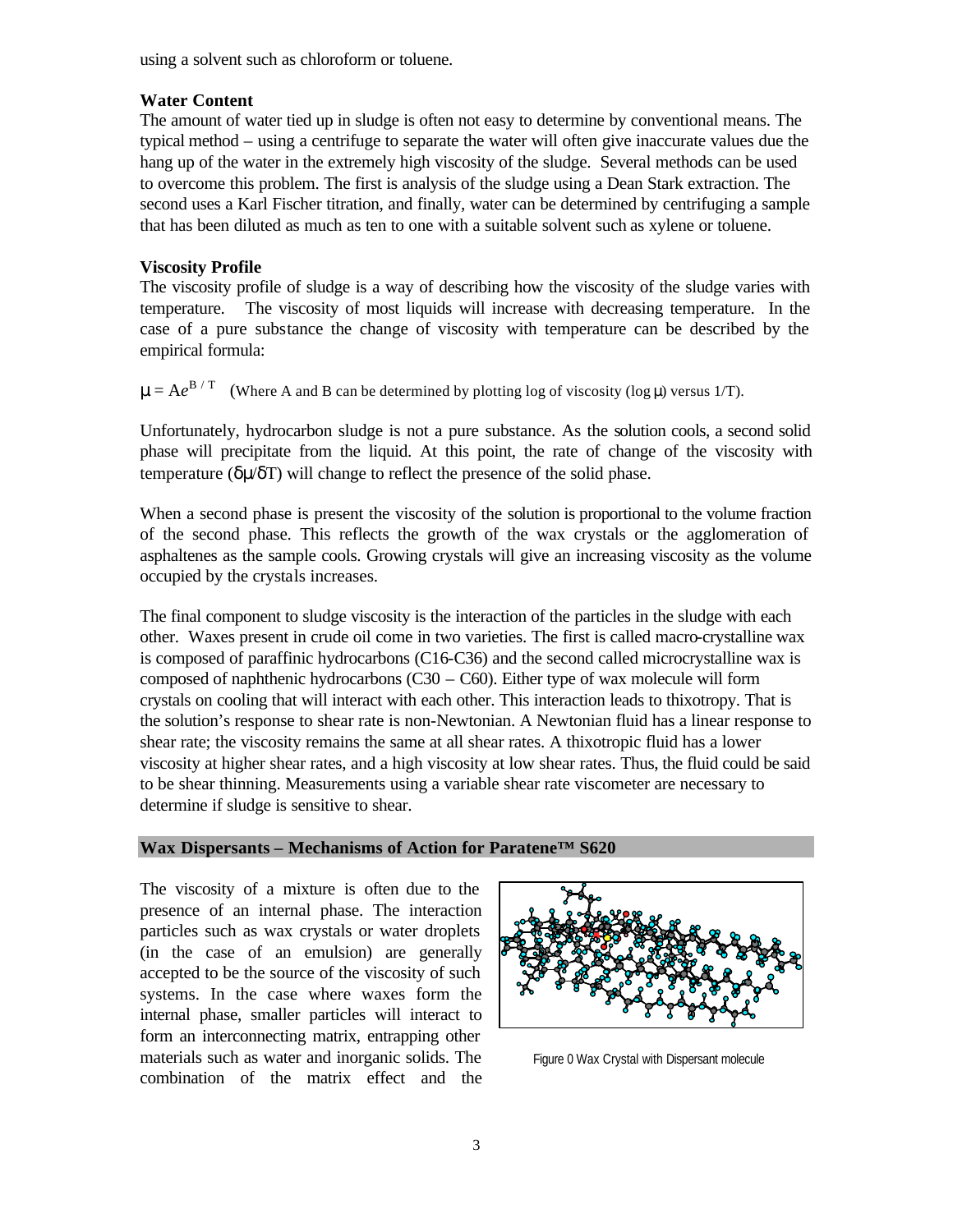interaction of the smaller particles leads this form of sludge to have a higher viscosity than could be explained by the presence of the second phase by itself.

The presence of the wax crystal matrix also makes the sludge thixotropic. That is, the sludge has a high viscosity when measured at a low shear rate and a much lower viscosity, when measured at a high shear rate. This type of sludge also exhibits a hysterisis; the properties of the material will change with its shear history.

This type of behavior results when mixing the sludge at a high shear rate breaks the weaker electrostatic-bonds that make up the matrix of crystals. The bulk viscosity of the fluid will be reduced and after the bonds have been broken the sludge may remain fluid (or having a lower measurable viscosity) at low shear rates. Given time, however, the network will reform and the low shear rate viscosity will reappear.

The fact that sludge with this kind of structure can be made pumpable at some arbitrarily high shear rate has been exploited by some to help remove sludge. When sludge is mixed at high shear with a sufficient volume of solvent two concerns must be considered. First, the volume and composition of the solvent must be adequate to prevent reforming of the sludge. Second, the entire sludge volume must be sheared at a high rate in order for mixing to occur. Dead spots or unprocessed sludge will still possess the original high viscosity properties. The result of both concerns is the re-deposition of sludge in the event that that re-suspended crude oil is not protected from the external conditions that allowed sludge to form initially.

Dispersants have a different effect on sludge. First the dispersant acts to change the electrostatic charge on the wax crystal particles. (This charge has the technical description as the zeta potential). By making the wax particles take on a new charge, the particles will repel each other making the formation and maintenance of the crystal matrix difficult (and hopefully, impossible). The dispersant in effect acts as an electrostatic wedge prying the agglomerated crystals apart.

Energy in the form of sheer is needed to disperse sludge. The amount of energy required is proportional to the Van der Waal forces that must be over come when the wax crystals in a sludge are torn apart. This energy is required in addition to the amount of energy required to move a static liquid. Paratene™ S620 acts in two ways. One of the surfactants in Paratene™ S620 acts as a wedge to initiate the opening of a "crack" or fracture between the wax crystal surfaces. The presence of the crack lowers the amount of energy required to create the new free wax crystal surface. By lowering the amount of energy required it becomes possible to easily disperse the waxes using lower pressures and flow velocities.

A second set of surfactants in Paratene™ S620 then act on the wax surfaces, modifying them to have a net negative charge. The wax crystals now repel each other. The repulsion between the crystals prevents their precipitation, keeping them suspended. This action can also significantly lower the pour point and viscosity of a mixture making it easier to pump and handle.

The net physical effect of the dispersant is to make the viscosity of the fluid at low shear rates resemble the viscosity of the fluid at high shear rates, eliminating the thixotropic properties of the fluid. In addition once sheared the fluid does not return to its old viscosity.

The second effect of dispersants is to make the particles more soluble in the bulk fluid. This is accomplished by using dispersant surfactants that when associated with the solids will make the surfaces of the solids more amenable to wetting by the solvent. This effect applies to all types of internal phases including asphaltenes, waxes, inorganic solids and water. By wetting the solids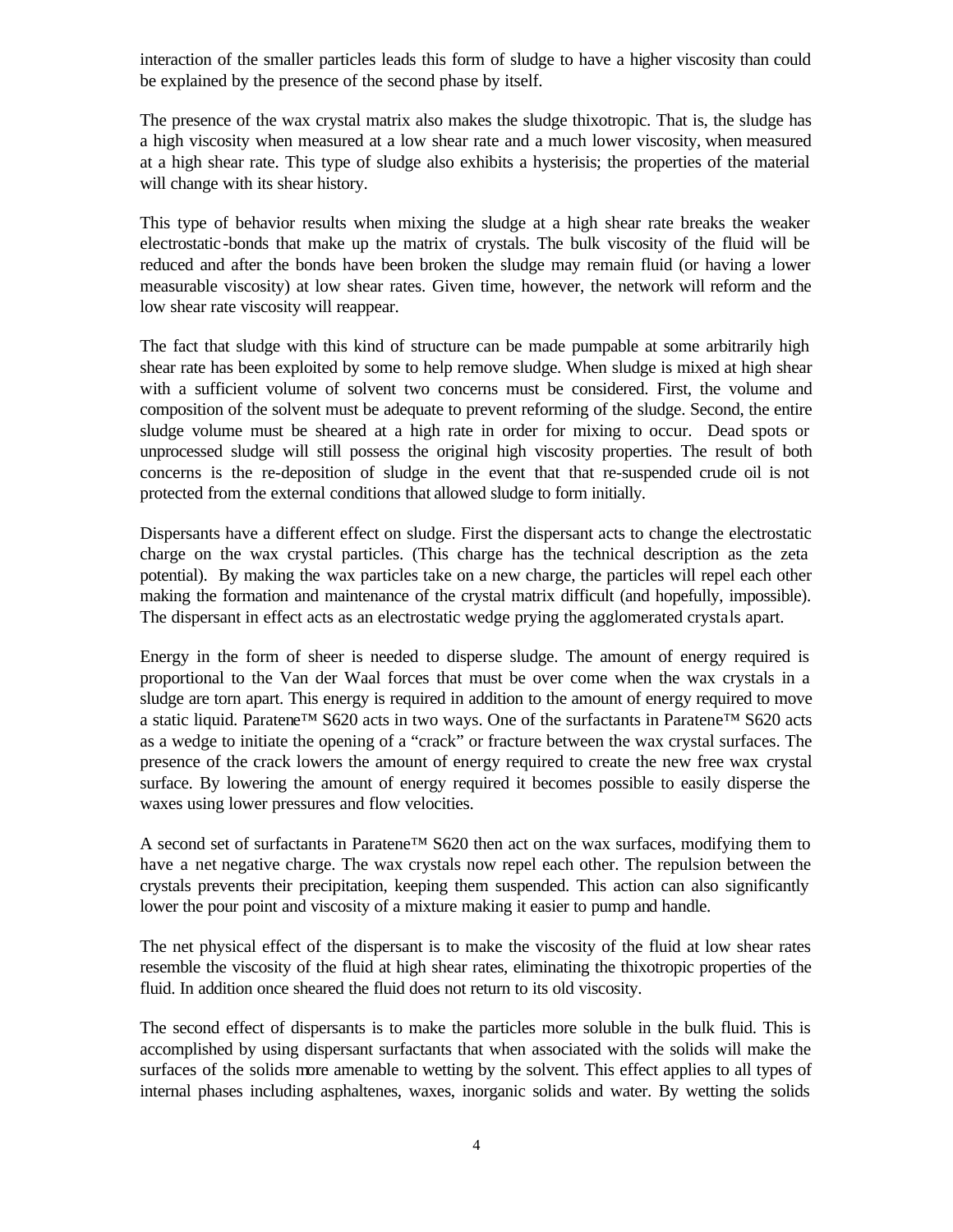with the solvents, the solids disperse better, and do not interact with each other very well because they are farther apart.

#### **Asphaltenes and Resins**

Asphaltenes are the component of heavy oil responsible for much of the viscosity. By the classical definition, asphaltenes are the fraction of the crude oil that is precipitated by low surface tension solvents such as pentane or hexane. The actual chemical make up of asphaltenes is complex. Asphaltenes do not crystallize and cannot be separated into narrow fractions by composition. Thus, any evaluation of asphaltenes is a description of a range of structures and isomers. Postulated structures of asphaltenes generally illustrate asphaltene as a series of condensed aromatic rings incorporating sulphur, nitrogen and oxygen atoms. The actual structure of asphaltenes in a particular crude oil is undoubtedly a mixture of many molecules ranging in molecular weight from a few hundred grams per mole to several thousand.



Resins are the other group of compounds that are precipitated when low surface tension solvents are added to crude oil. Resins are thought to have structures much like asphaltenes, but have a lower molecular weight.

The actual physical chemistry of asphaltenes in solution is a matter of debate. Asphaltenes are thought to exist as colloidal particles surrounded by resins, which act to provide a transition between the non-polar oil and the polar asphaltenes. One suggestion is asphaltenes are associated in small clusters bound together by pi cloud interaction between the aromatic rings that make up the asphaltene molecules.

| SSS<br>s a a a s<br>s a R R R a s<br>saRAARas<br>sa R A A R a s<br>s a R R R a s<br>s a a a s<br>S S S | $A =$ Asphaltenes (solute)<br>$R = Resins$ (dispersant)<br>$a = Small Ring$ Aromatics (solvent)<br>$s =$ Saturates (nonsolvent) |
|--------------------------------------------------------------------------------------------------------|---------------------------------------------------------------------------------------------------------------------------------|
|--------------------------------------------------------------------------------------------------------|---------------------------------------------------------------------------------------------------------------------------------|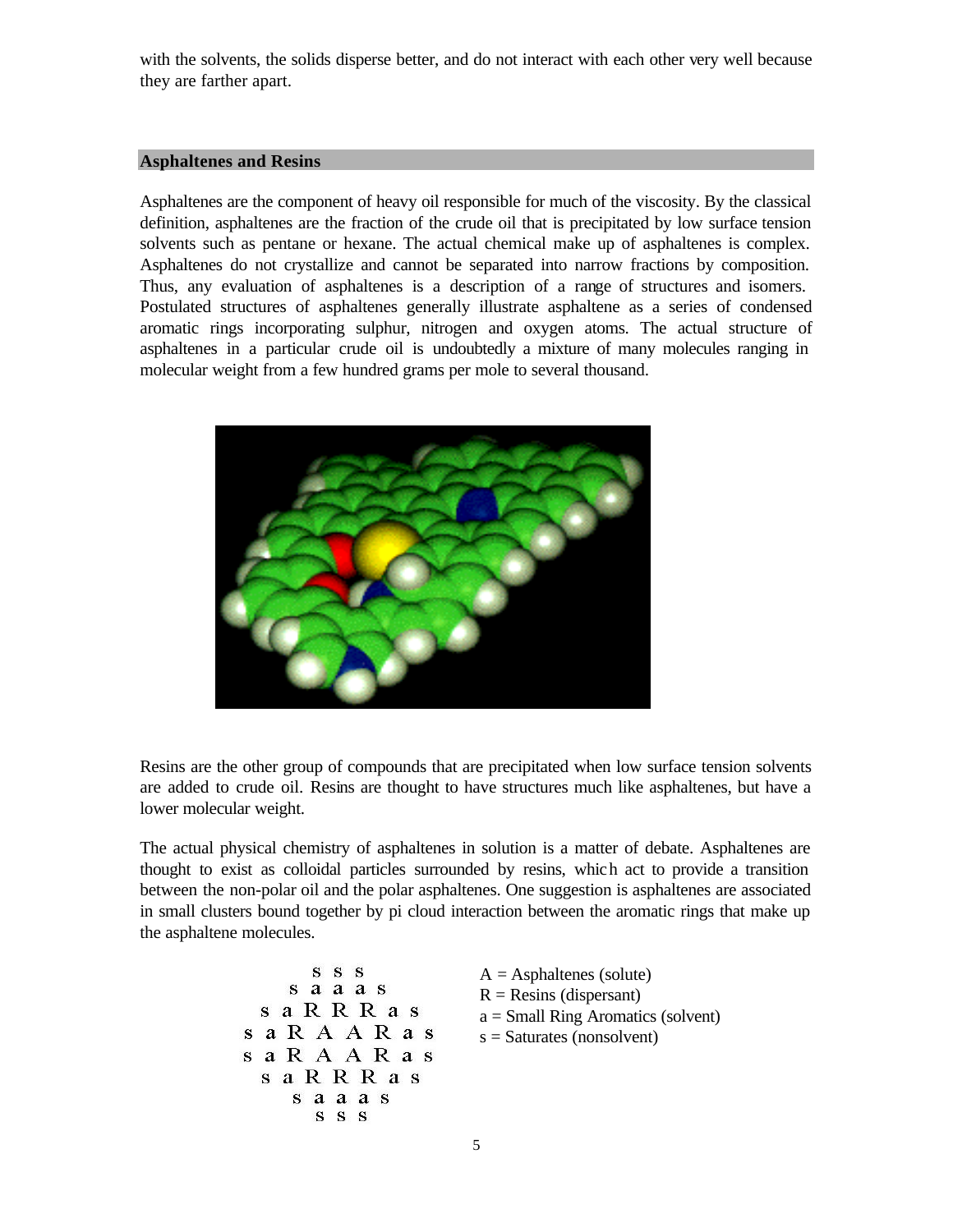A second hypothesis is that asphaltenes are associated with each other because of Van der Waals forces, and because of their relative insolubility in the bulk solution.

# **Effect of Asphaltenes on the Viscosity of Heavy Oil or Sludge**

In either model the presence of resins in the asphaltene/oil system is critical to the maintenance of asphaltenes as independent small particles. Asphaltenes contribute to the viscosity of heavy oil in two ways.

First, asphaltene micelles act as a second internal phase dispersed in the oil. This second phase increases the viscosity of the system proportionally to the volume occupied by the phase. Shear (that is flow), changes in temperature and pressure, as well as changes to the chemistry of the oil due to release of light ends can act to further increase the size of asphaltene micelles – increasing the viscosity of the oil as it is produced.

Second, asphaltenes and resins are highly polar molecules having a higher affinity for the water phase of oil field emulsions than the oil. This tends to cause the accumulation of asphaltenes at the oil water interface of the emulsion droplets – stabilizing the emulsions, and making them difficult to break. The emulsified oil is even more viscous than the heavy oil itself.

#### **Asphaltene Dispersants - Mechanism of Action for Paratene™ S627**

Paratene<sup>™</sup> S627 is a large organic molecule, with a charged hydrophilic aromatic end, balanced by a long chained aliphatic hydrophobic end. The molecule is designed to resemble the resin portion of heavy oil.

Paratene™ S627 acts to improve the stabilization of asphaltenes and maintain their dispersion in solution. It does this by providing increased stability to the resin layer of asphaltene micelles. The S627 molecule is incorporated into the resin layer and improves the asphaltene micelle's dispersability in the oil.

Two effects of  $S627$  have been observed. The first is a lowering of viscosity. The viscosity effect usually requires the addition of another solvent such as aromatic naphtha or diesel fuel. Several possible reasons for this effect can be postulated. Paratene<sup>™</sup> S627 may act to stabilize asphaltene micelles and prevent them from forming aggregates. Paratene S627 may improve the size of the solvation sphere surrounding asphaltene micelles, lowering interaction between the micelles, and preventing further agglomeration. Another possible effect is that Paratene S627 may partially neutralize the effect of electrostatic condensation.

#### **Effects of Paratene™ Products on Refinery Operations**

The Paratene™ products used for sludge removal from oil storage facilities have all been examined for their potential effects on refinery operations. The elemental composition of Paratene<sup>™</sup> S620 and S627 are given below for an application at concentrations of 1000 ppm to the volume of sludge in a tank where the sludge to diluent ratio is 1:3

Paratene™ S627 (Asphaltenic Sludge Dispersant)

| Alement<br>__ | Jrum | ⊾pplied | $\sim$<br>∆lement | Drum- | Appliec |
|---------------|------|---------|-------------------|-------|---------|
|---------------|------|---------|-------------------|-------|---------|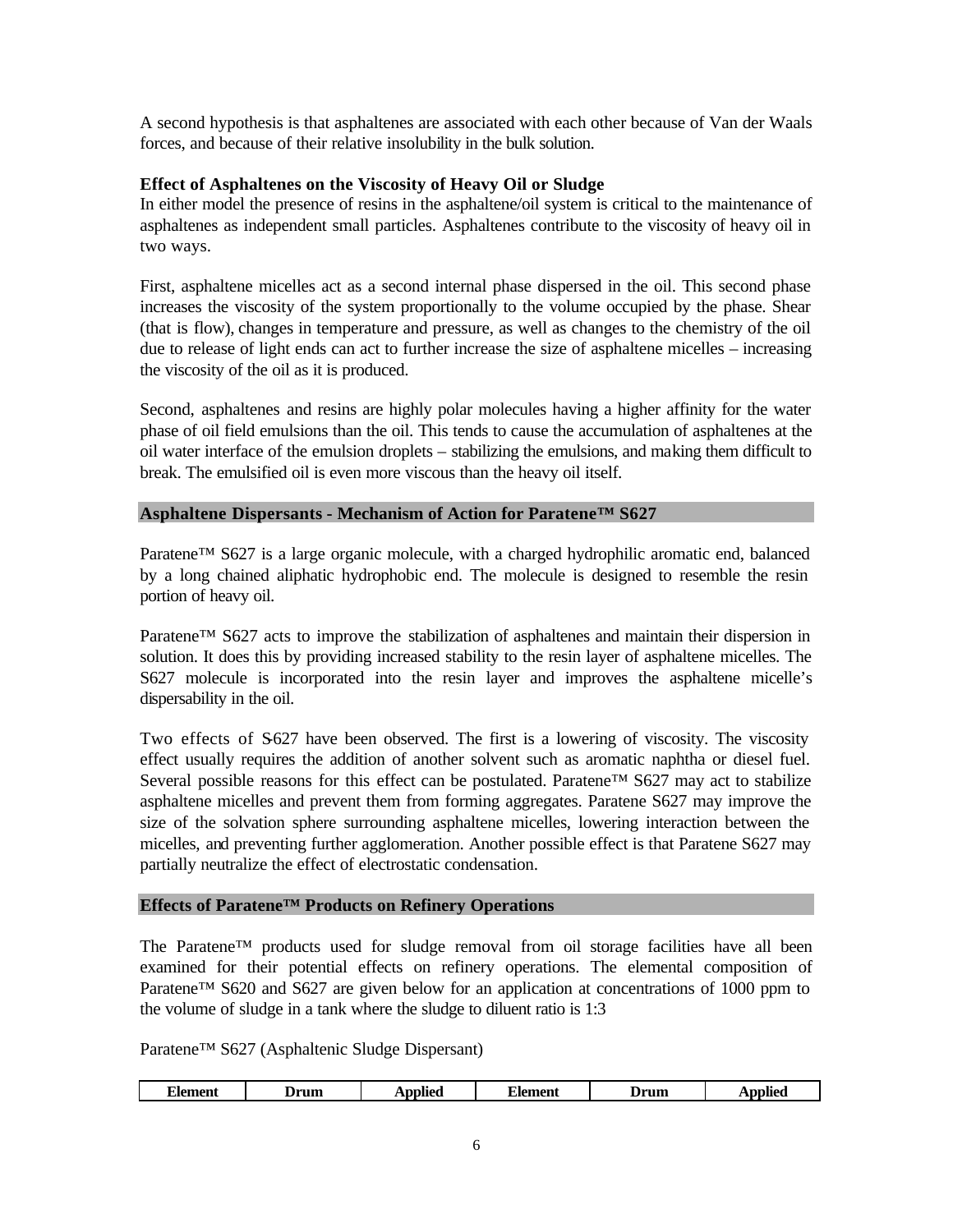| Carbon   | 82.01% | 205<br>ppm          | Sulfur   | .61%    | 4.0 ppm    |
|----------|--------|---------------------|----------|---------|------------|
| Hydrogen | 10.12% | つぐ つ<br>ppm<br>23.S | Nitrogen | .92%    | ppm<br>4.8 |
| Jxygen   | 4.31%  | $10.8$ ppm          | Sodium   | $0.0\%$ | ) ppm      |

Paratene<sup>™</sup> S627 does not contain any halogenated or alkaline earth compounds. There are no silicon, magnesium, iron, zinc, vanadium, nickel or other heavy metals. Sulfur is present as a sulfonic acid, and nitrogen is present as a pyrol.

Paratene™ S620 (Paraffinic Sludge Dispersant)

| <b>Element</b> | Drum  | <b>Applied</b> | Element  | Drum  | <b>Applied</b> |
|----------------|-------|----------------|----------|-------|----------------|
| Carbon         | 83.0% | $208$ ppm      | Sulfur   | .60%  | 4 ppm          |
| Hydrogen       | 9.70% | 24 ppm         | Nitrogen | 0.50% | .25 ppm        |
| Oxygen         | 5.0%  | 12.5 ppm       | Sodium   | 0.20% | $0.5$ ppm      |

Paratene™ S620 does not contain any ring sulfur or ring nitrogen compounds. Nitrogen is present as water-soluble tertiary amine, and sodium is present in a readily hydrolyzed salt form. There are no chlorinated or halogenated materials, and there are no silicon, magnesium, iron, zinc, vanadium, nickel or other heavy metals. Organic acids are less than 1.0%

#### **Equipment Requirements**

A fundamental requirement for using Paratene<sup>TM</sup> is that it needs to be mixed with the sludge and with the diluent. Any efficient mixing system that can provide effective shearing and mixing can be utilized for application purposes. Woodrising can recommend a system that includes a centrifugal pump capable of producing 900-usgpm at a discharge pressure of 150 psi, and a fairly inexpensive nozzle and tank-mounting assembly. In circumstances where the sludge level is below the bottom of the man-way, the nozzle can be mounted by simply replacing the existing man-way with a nozzle that has been fitted to a plate having the identical size as the original man-way.

In situations where the sludge level is above the man-way, a special man-way adapter plate and valve is mounted over the existing man-way. The mounting plate allows a tap to be cut through the existing tank man-way while the tank is live. Once the access through the tank has been tapped, a specially designed nozzle is attached to the valve on the man-way allowing the nozzle to be inserted to provide the mixing energy within the tank during circulation.

The number of nozzles required on a tank is based on the amount of sludge, the size and geometry of the tank, and the amount of time available for fluidizing the sludge within the tank. Tanks up to 25 meters (80-feet) in diameter would require a single -nozzle system, tanks 25-46 meters (60-150 feet) in diameter would require two nozzle units, and tanks from 46-76 meters (150 to 250 feet) would require three nozzle units.

# **Project Application Comparison Paratene™ vs. Manual**

If we look at a 45.7 meter (150-foot) diameter tank having a depth of sludge averaging 1-meter and compare removing the bulk volume of sludge from the tank using Paratene™ against manual methods. We will also assume that the sludge has a solids and water content of 5% with the remaining 95% being attributed to hydrocarbon, paraffin, and asphaltene. The manual method does not require any diluent, and the Paratene will require anywhere from a ratio of 1:1 to 1:3 in terms of sludge to diluent (oil). The diluent/oil is completely recovered. The manual method utilizes an 8 man crew, sludge bucket/scoop, and vacuum trucks, while the Paratene™ method utilizes a 4-man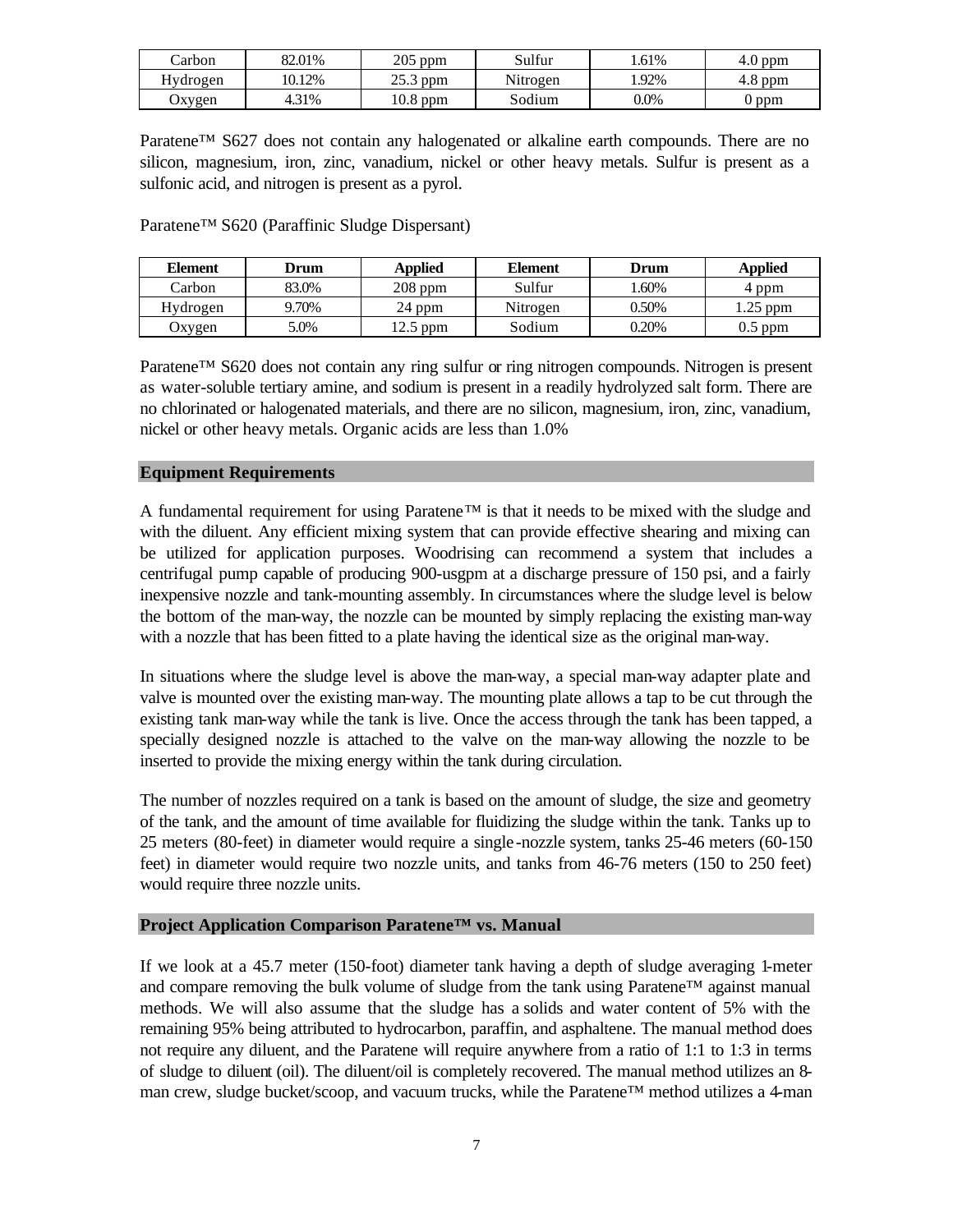crew and an equipment spread involving two nozzles. Both are operating in accordance with Canadian safety regulations and standards.

The removal rate duration is 328 project hours manual, versus 141 project hours Paratene™, and if you consider that the manual method is probably allowed to work a single 12-hour shift per day basis for safety reasons, vs. the ability to circulate the tank on a 24-hour per day basis, then the Paratene™ method significantly reduces the time involved to remove the sludge from the tank. This example shows a project schedule comparison of 28-days for manual, vs. 6-days using Paratene™.

The manual method would not use any Paratene™ chemical, and we have assumed an amount equal to an application rate of 1,000 ppm of the sludge volume for the Paratene<sup>™</sup> method. At the end of the bulk sludge removal, the manual method will either require a secondary treatment of 1,478 m3 of sludge outside the tank, or will require the sludge to be hauled to a disposal facility. The Paratene™ method recovers 90% of the sludge as marketable crude oil, which is pumped directly from the tank to the refinery, pipeline or ship. There will remain approximately 148 m3 of oil-wet solids and water for removal by the residual bottoms cleaning contractor and disposed offsite in accordance with local regulations.

| <b>Item</b>                 | <b>ParateneTM</b>   | <b>Manual</b>           |
|-----------------------------|---------------------|-------------------------|
| Sludge Volume               | 1,640 m3            | 1,640 m3                |
| Diluent Volume              | 3280 m3             |                         |
| <b>Removal Rate</b>         | $35 \text{ m}$ 3/hr | $5 \text{ m}$ 3/hr      |
| <b>Removal Duration</b>     | 141 hrs             | 328 hrs                 |
| Crew Size                   | 4 men               | 8 men                   |
| Man Hours                   | 564 hrs             | 2,624 hrs               |
| Paratene™ Chemical          | $1.64 \text{ m}$ 3  |                         |
| Recovered Oil               | 1,476 m3            |                         |
| Residual Bottoms - Disposal | 164 m3              | 1.640<br>m <sub>3</sub> |

#### **Conclusion**

When we set out to design our solution for sludge remediation, we focused our attention to concerns for safety, the environment and economics. We believe that we have satisfied those concerns, and that adapting  $P$ aratene<sup>™</sup> to your sludge maintenance programs will offer the following benefits.

- Eliminates the requirement for workers to enter a confined space environment.
- Minimizes the time required by workers to enter a dangerous confined space.
- Paratene<sup>™</sup> chemicals are relatively safe to handle and are concentrated to minimize the volumes required on a project.
- Paratene<sup>™</sup> chemicals will contain no appreciable levels of materials that will have an effect on refinery process and systems.
- Minimizes the release of atmospheric emissions due to a closed loop application process.
- Minimizes the volume of both fluid and solid hazardous waste materials.
- Does not use water avoiding the creation of an additional waste fluid stream.
- Minimize the time a tank is taken out of service.
- Unlike manual methods, the tank is always available for an unscheduled use by the customer.